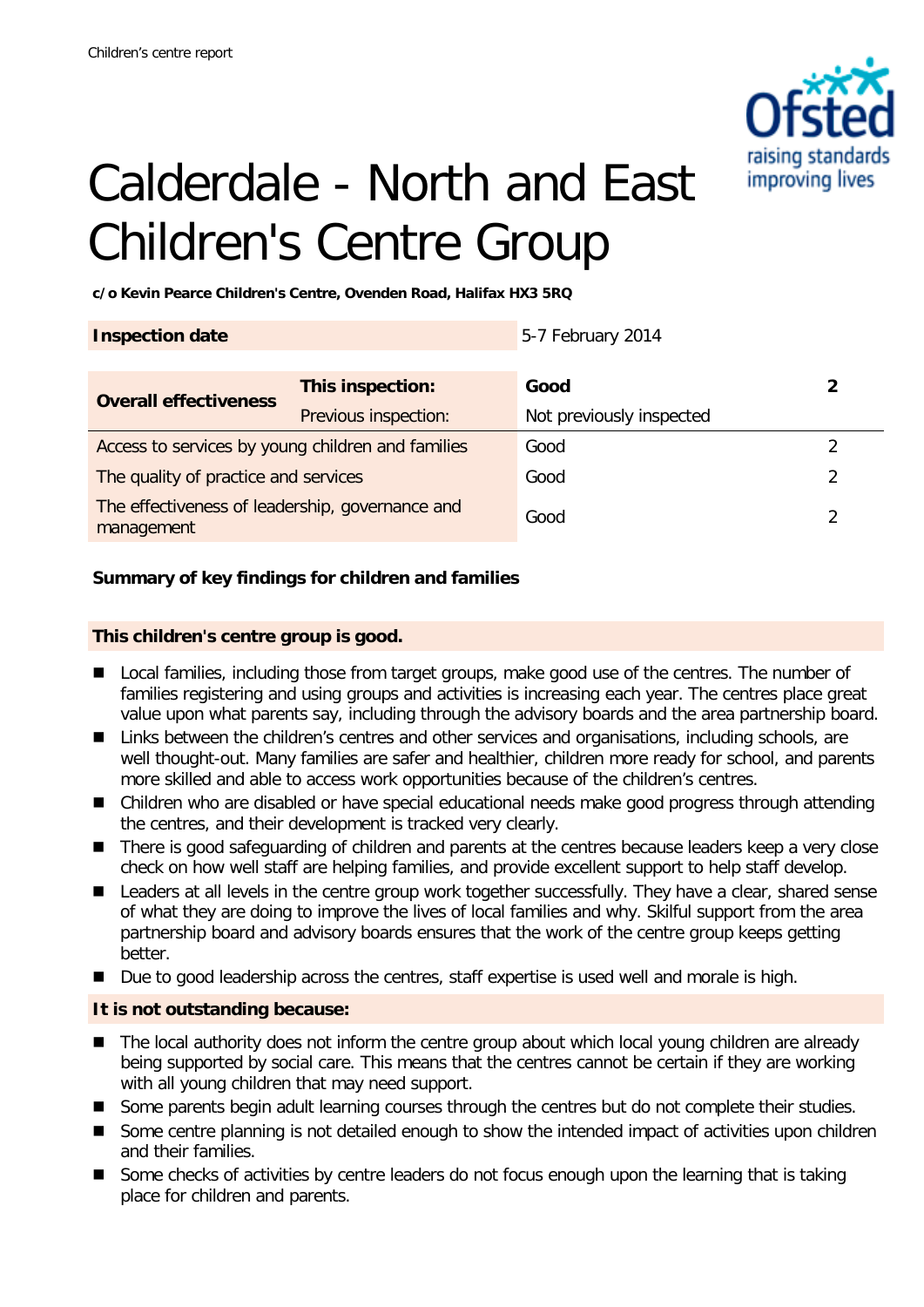#### **Information about this inspection**

The inspection of this children's centre group was carried out under Part 3A of the Childcare Act 2006 as amended by the Apprenticeships, Skills, Children and Learning Act 2009. The centres that form part of this children's centre group are Ash Green Children's Centre, Creations Community Children's Centre, Illingworth Children's Centre, Kevin Pearce Children's Centre and Ovenden Innovations Children's Centre.

This inspection was carried out by two of Her Majesty's Inspectors and two additional inspectors.

The inspectors held meetings with staff, leaders, partners, and representatives of the advisory boards, North Halifax Partnership board, and the local authority. The inspectors visited all five centres and a satellite site in Northowram and Shelf. They observed the centres' work, observed a meeting of the local Early Intervention Panel, spoke informally with parents and looked at a range of relevant documentation.

#### **Inspection team**

| Tim Vaughan        | Her Majesty's Inspector, Lead Inspector |
|--------------------|-----------------------------------------|
| Jonathan Brown     | Her Majesty's Inspector                 |
| <b>Mary Dudley</b> | <b>Additional Inspector</b>             |
| Jane Hughes        | <b>Additional Inspector</b>             |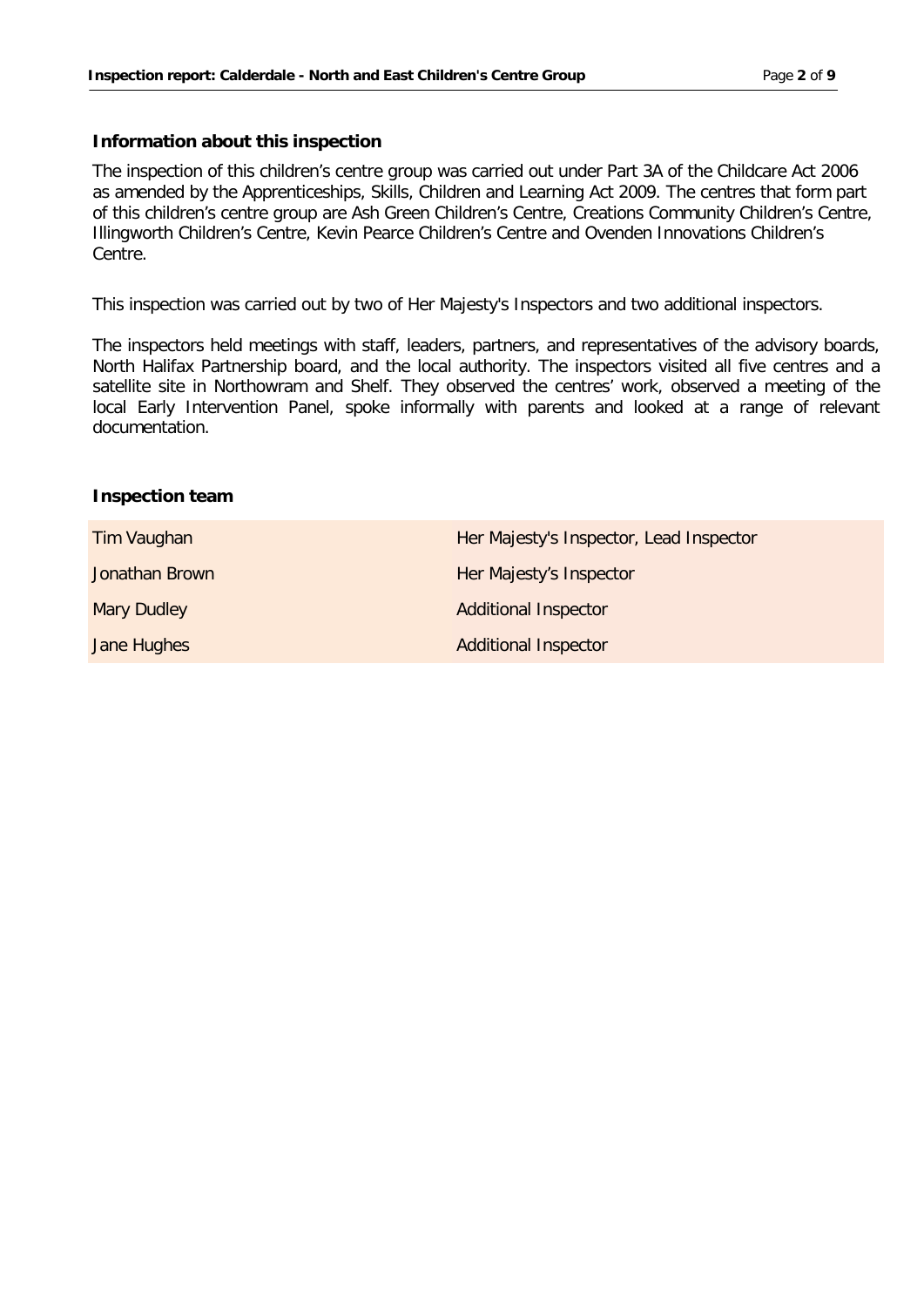#### **Full report**

#### **Information about the centre group**

Calderdale - North and East Halifax Children's Centre Group consists of five children's centres, that share one overall children's centre leader and one area partnership board. Each centre has its own local advisory board and parents' forum. The local authority has commissioned management to be through North Halifax Partnership Ltd, a not-for-profit company.

Centres provide a range of family support services, play and learning activities, adult learning and health promotion activities, and they signpost families to other relevant services. Children in the local area start early education with a range of skills that are below those expected. The centre group serves 2,890 children under five years of age living within 43 super output areas in Illingworth, Mixenden, Ovenden, Northowram and Shelf, and parts of Warley. Of these areas, 23 super output areas are ranked in the top 30% of the poorest areas in the country. The proportion of young children who live in households where no one is working is 38.6%. Data demonstrate that the population is mostly White British with a small number of children and families from a range of minority ethnic groups. The centre group has identified target groups which include children living in workless households, lone parents and young parents.

Ovenden Innovations Children's Centre is a phase one centre designated in October 2004. It shares a site with an early years setting of the same name, and with Dean Field Primary School. Ash Green Children's Centre is a phase one centre designated in October 2004. It operates early years provision and activities from three sites based around Ash Green Community Primary School in the Mixenden area of Calderdale. Parts of Ovenden and Mixenden were a fifth wave Sure Start Local Programme. Illingworth Children's Centre is a phase two centre, designated in February 2008. It is next to Whitehill Community Academy. Kevin Pearce Children's Centre is a phase two centre designated in February 2008. The centre provides additional services in the Northowram and Shelf area. Creations Community Children's Centre is a phase two centre designated in March 2008. It is on the site of Ling Bob Primary school, in the Pellon area of Halifax. The centre includes a registered early years setting. None of the linked schools or early years settings were part of this inspection. Their reports are available at www.ofsted.gov.uk.

#### **What does the centre group need to do to improve further?**

- The local authority should establish a procedure to share more information with children's centres about every young child who is in need, in care or subject to a child protection plan.
- **Provide greater support to parents so that all of those who begin adult learning courses complete** their studies.
- Improve leadership, governance and management by:
	- ensuring that all centre planning shows clearly the intended impact of activities upon outcomes for children and their families
	- ensuring that all checks of activities by centre leaders focus fully upon the learning that is taking place for children and parents.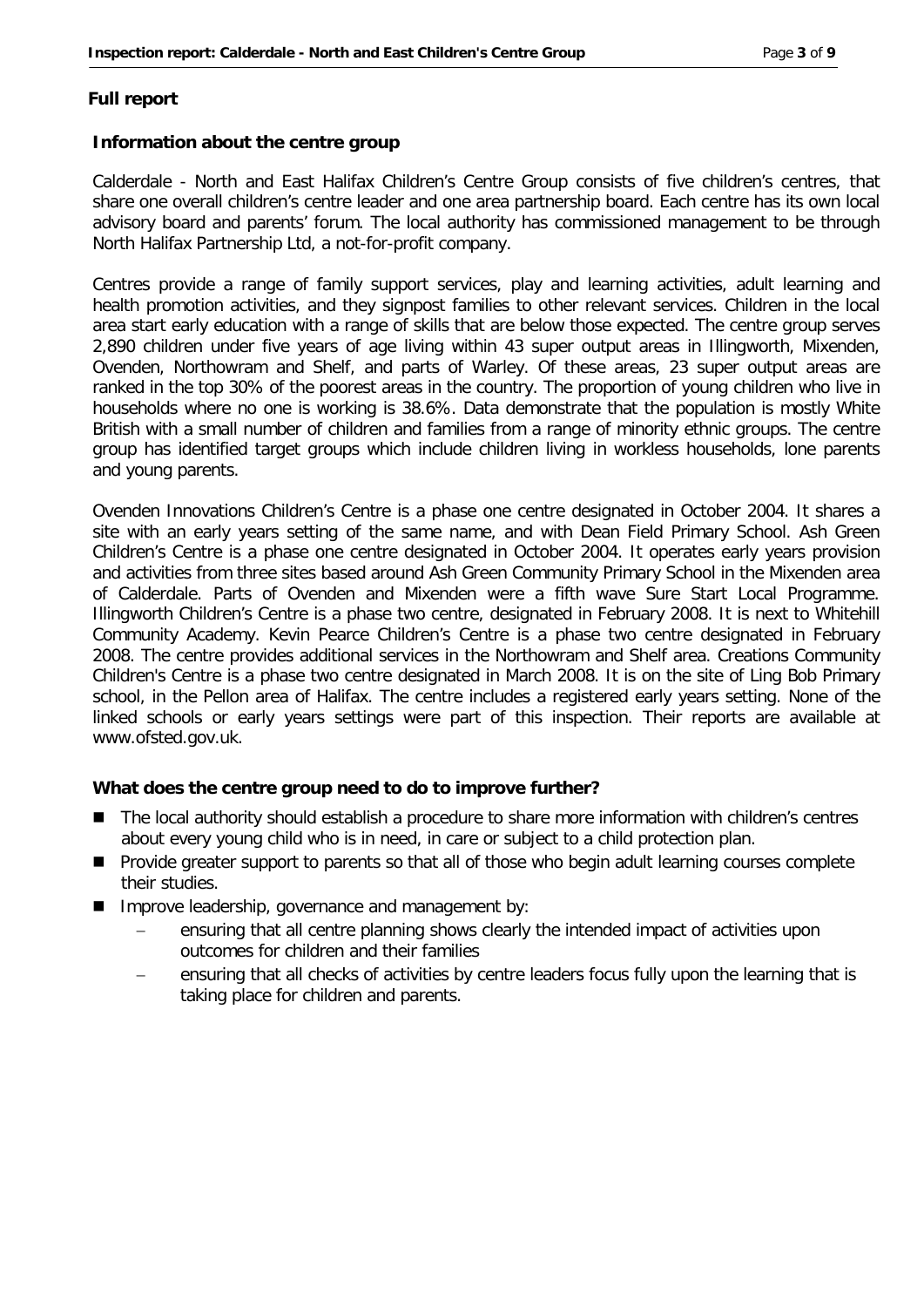#### **Inspection judgements**

#### **Access to services by young children and families Good**

#### The centres have good links with other services and agencies, such as through the local Early Intervention Panel. This helps centres to find a good number of families who may need additional help, including through referrals from health visitors, and from social care. However, the centre group is not certain whether it is reaching all young children who may need support. This is because leaders are not given enough information by the local authority about which local young children are in care, in need, or subject to a child protection plan.

- Centre leaders make good use of available data, staff knowledge of the local area and links to partner organisations when planning services. In addition, noticeboards are used well throughout the community to advertise the centres. As a result, the majority of local young children use the services and the proportions are improving year-on-year.
- Target groups of families are chosen carefully by the centres and in full consultation with local advisory boards and the area partnership board. Leaders track the participation of target groups in detail. Data indicate that high numbers of lone parents, those living in workless households and young parents are registered and using the centres. Families who, without the support of the centre group, might choose not to use the centres, do so because as one parent said, 'Centres are bringing a sense of belonging back to this community'.
- Centre staff support families very well at home and at a wide range of premises as necessary. Pregnant mothers, and families with babies and toddlers make frequent use of centre services. The well-baby drop-in clinic, for example, provides mothers with easy access to high quality information and advice. Where families do not engage with services for four months, each family is followed up thoroughly. This leads to renewed engagement for those in greatest need. Evidence indicates that this use of services is then sustained up to twelve months afterwards.
- Arrangements for two-year old children to take up their free early education places in the locality are good. Parents are signposted to local provision and all three-and four-year olds take up their free places.
- Many families using the centres told inspectors that they feel valued and listened to. They feel that the centres are genuinely interested in their views. Parents can identify where their suggestions have helped to make services better. As a result, attendance by families at activities is good and parents express high levels of satisfaction with what the centre group provides.

#### **The quality of practice and services Good**

- Those parents that need help to improve their chances of employment are supported well through clear information, advice and guidance. Parents who become volunteers benefit from good quality recruitment, support and training and progress successfully in a variety of placements. A multiagency team of professionals employ a wide variety of methods to engage parents in training. Those adults who complete adult and family learning courses make good progress from their starting points. However, a minority of adults do not complete the courses that they attend.
- All groups and activities are planned carefully around local needs and full use is made of partnerships with a wide range of organisations including schools to help improve life chances and reduce inequalities. This ensures that the centres provide a wide range of services to meet the needs of specific groups of parents and children, as well as those open to all families. As a consequence, there is much praise from parents about the impact of the centre upon their family becoming safer. Typical comments from parents include, 'The centre has transformed my life – I was in a very dark place before'.
- The quality of services provided by the centre group is good. Parents report learning about the benefits of healthy living through centre activities such as the 'Buddy Bears' group. These activities and the work of breastfeeding peer supporters is leading to a rising trend in women starting to breastfeed their babies and a rising trend in sustaining this over time. The proportion of children who are overweight or obese has declined and is better than the national average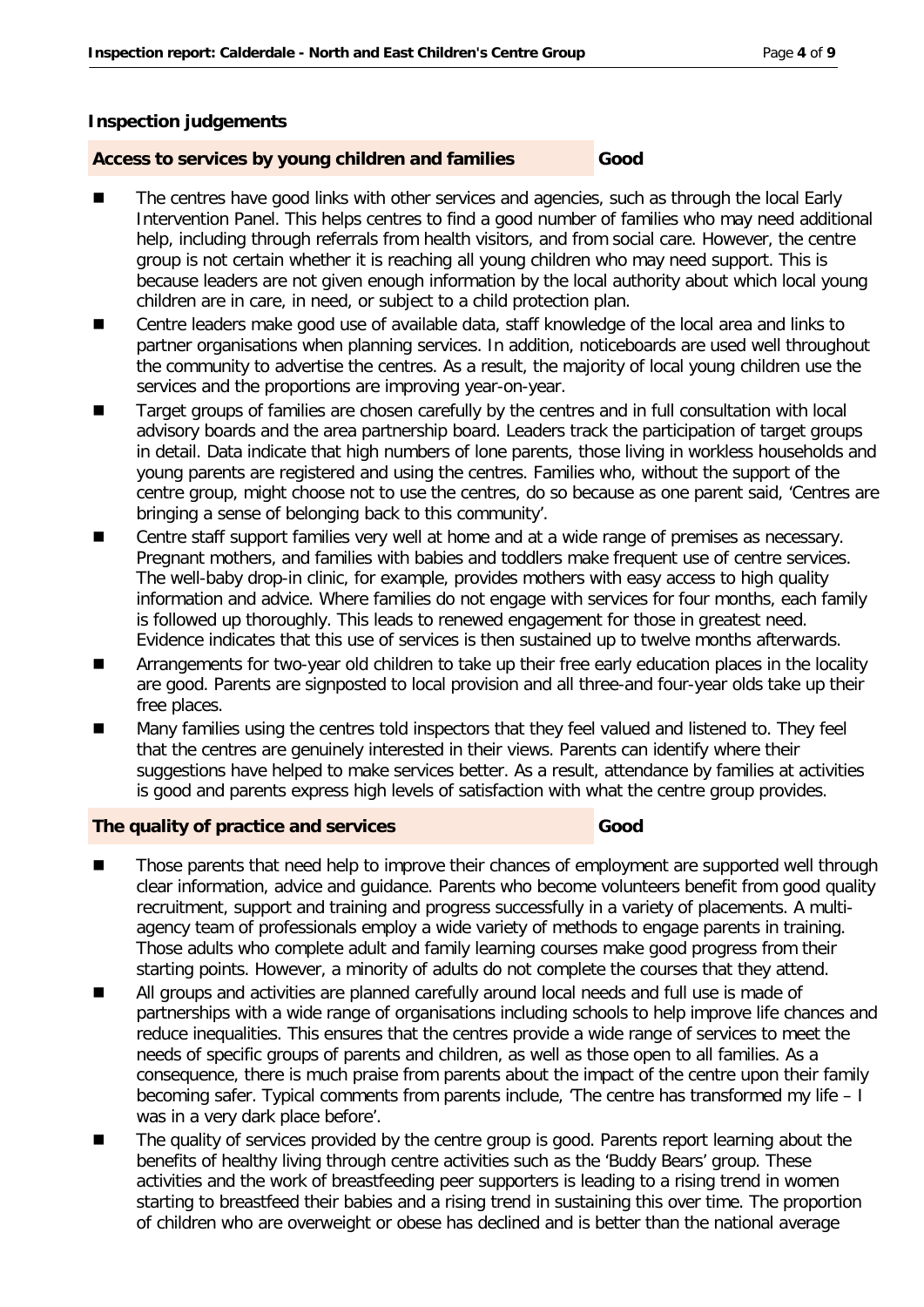across the centre group.

- Children make good progress at centre groups and at the registered early years settings directly provided by the centres. This is because of the high quality of what is provided. Centres have very clear tracking of the good progress made by disabled children and children who have special educational needs. Support for these children is coordinated well.
- Childminders, early years provision and schools benefit from linking to the centres. There are also close links with early years quality improvement staff from Calderdale local authority. Consequently, the large majority of local registered early years provision is good or better. In addition, outcomes for children at the end of the Early Years Foundation Stage show year-on-year improvement and the gap in achievement for the lowest 20% is gradually closing.

**Good**

## **The effectiveness of leadership, governance and management**

- Centre leaders have a clear and shared vision of what they are striving to achieve for local children and families. Led ably by the centre group manager, they have an accurate understanding of the overall strengths of their work as a centre group and where improvements are needed. Leaders challenge and support one another and their staff teams frequently and professionally. All staff have good access to training and development opportunities that improve their work. Consequently, staff expertise is used well, morale is high and services are good and improving.
- Some checks of activities by centre leaders do not focus enough upon the learning that is taking place for children and parents. In addition, some centre planning is not detailed enough to show the intended outcomes for children and their families.
- Each centre within the group is resourced well and good use is made of all premises by local families. Leaders across the five children's centres collaborate very closely when planning, delivering and evaluating services. Hence, resources are used competently to tackle local priorities and meet the needs of targeted children and families. As one parent said, 'Out there, you don't realise that there are people that can help you, unless you step on it.The centres do help, they find out, make links and find what is there for you'.
- The safeguarding of children and parents using the centres is first-rate. This is because staff are supported very well through regular supervision sessions and checks on the quality of their work with families. Staff write clear chronologies of events in their case files and, as a result, leaders take a full overview of the support being provided. Children in need, in care or subject to a child protection plan, when known to the centre, are assessed fully and appropriately through good links with other services. As a consequence, outcomes for these children are good.
- Clear policies and procedures for safeguarding are in place. The vetting and recruitment of staff meets requirements. There is excellent access to training and team discussions to ensure that staff know how to support families and protect adults and children from harm. Consequently, staff use the Common Assessment Framework well. They have a good understanding of a wide range of safeguarding issues, including the thresholds for making appropriate referrals to social care.
- The governance oversight through individual advisory boards and one overall area partnership board works well and is helping the centre group to improve. Members know what is happening in the centres and ask challenging questions of centre leaders. They understand data and look closely at the performance of the centre group. Both governance structures are strengthened by the role of local people and the genuine value given to contributions from parents as well as the contribution of the parent forums.
- Members of the advisory boards and the area partnership board have a clear view of centre priorities and where improvement is needed. They have regular access to training, so understand their role in supporting and challenging the centres. Members recognise that staff are led and managed well and know how staff performance is managed. They know that the centres make good provision to meet the needs of local families. They share the ambition of centre leaders to improve the lives of local families even further.
- Monitoring by the local authority is frequent and thorough, with challenge given to leaders about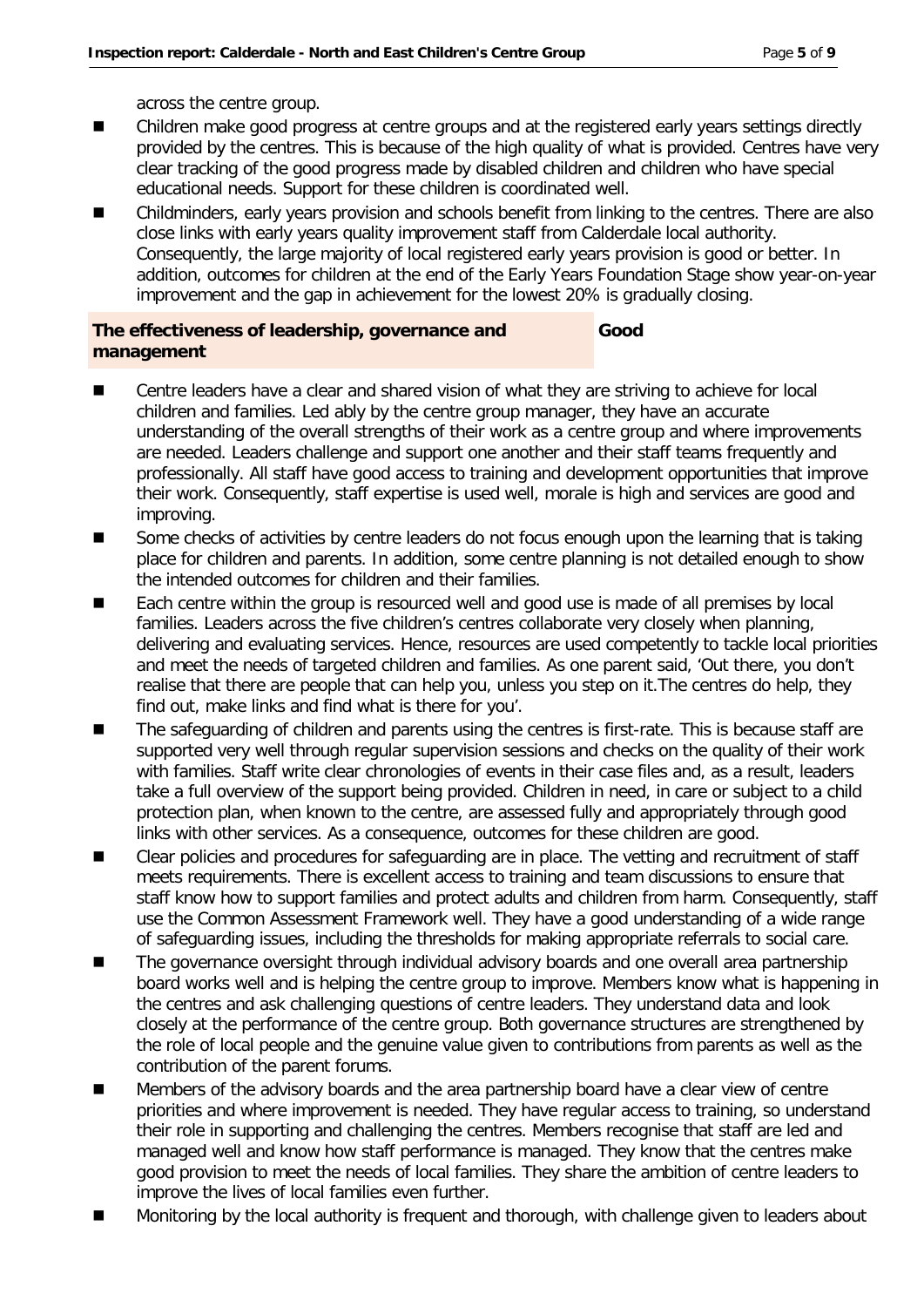outcomes, and the engagement of those in greatest need. The centre group benefits from this careful oversight, for example in improving the engagement of the small number of families in the area from minority ethnic groups.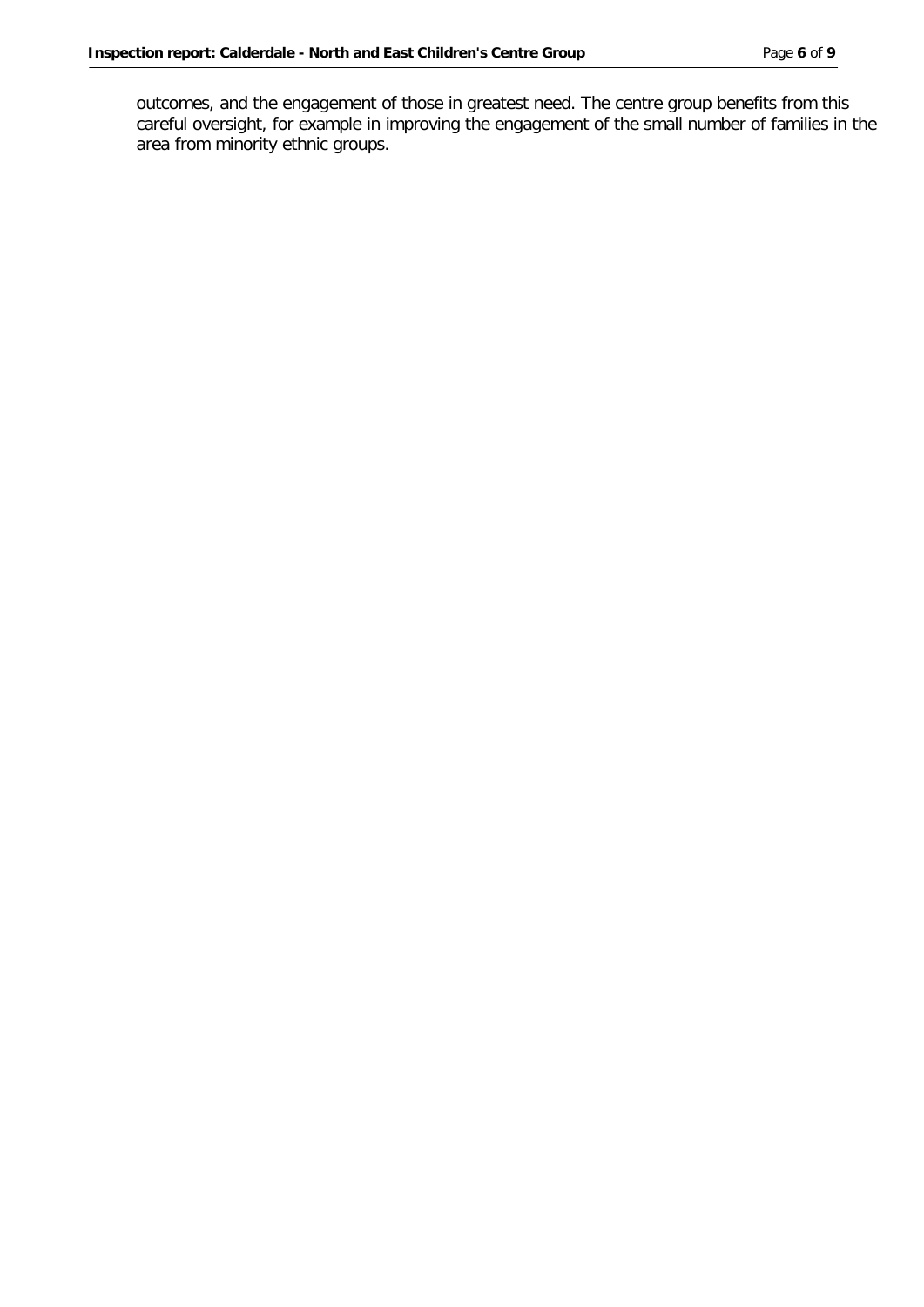## **What inspection judgements mean**

| Grade   | <b>Judgement</b>        | <b>Description</b>                                                                                                                                                                                   |
|---------|-------------------------|------------------------------------------------------------------------------------------------------------------------------------------------------------------------------------------------------|
| Grade 1 | Outstanding             | Practice consistently reflects the highest aspirations for children and<br>their families and as a result inequalities are reducing rapidly and gaps<br>are closing.                                 |
| Grade 2 | Good                    | Practice enables most children and their families to access good quality<br>services that improve children's wellbeing and achieve the stated<br>outcomes for families.                              |
| Grade 3 | Requires<br>improvement | Performance is not as good as it might reasonably be expected to be in<br>one or more key areas.                                                                                                     |
| Grade 4 | Inadequate              | The needs of children and families in its area are not being met and/or<br>the leaders and managers are not providing sufficient challenge to bring<br>about improvement to the quality of services. |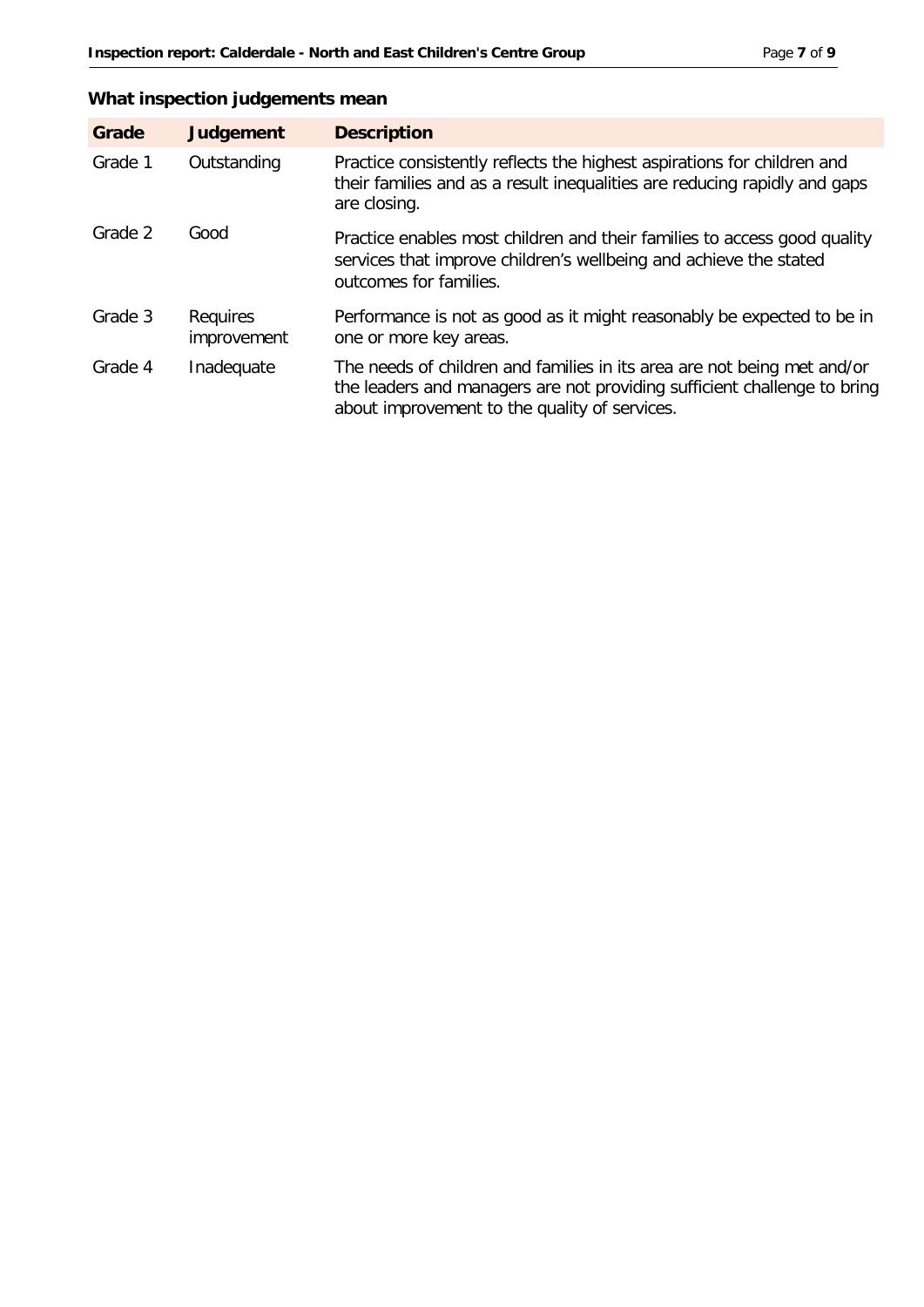#### **Children's centre group details**

| Unique reference number  | 80178                                                      |
|--------------------------|------------------------------------------------------------|
| <b>Local authority</b>   | Calderdale                                                 |
| <b>Inspection number</b> | 430088                                                     |
| <b>Managed by</b>        | North Halifax Partnership on behalf of the local authority |

| <b>Approximate number of children under</b> 2,890<br>five in the reach area |                             |
|-----------------------------------------------------------------------------|-----------------------------|
| <b>Centre leader</b>                                                        | Jill Webb                   |
| Date of previous inspection                                                 | Not previously inspected    |
| <b>Telephone number</b>                                                     | 01422 252209                |
| <b>Email address</b>                                                        | jill.webb@calderdale.gov.uk |

#### **This group consists of the following children's centres:**

- **URN 20116, Ash Green Children's Centre**
- **URN 20860, Creations Community Children's Centre**
- **URN 21604, Illingworth Children's Centre**
- URN 21657, Kevin Pearce Children's Centre
- URN 22285, Ovenden Innovations Children's Centre